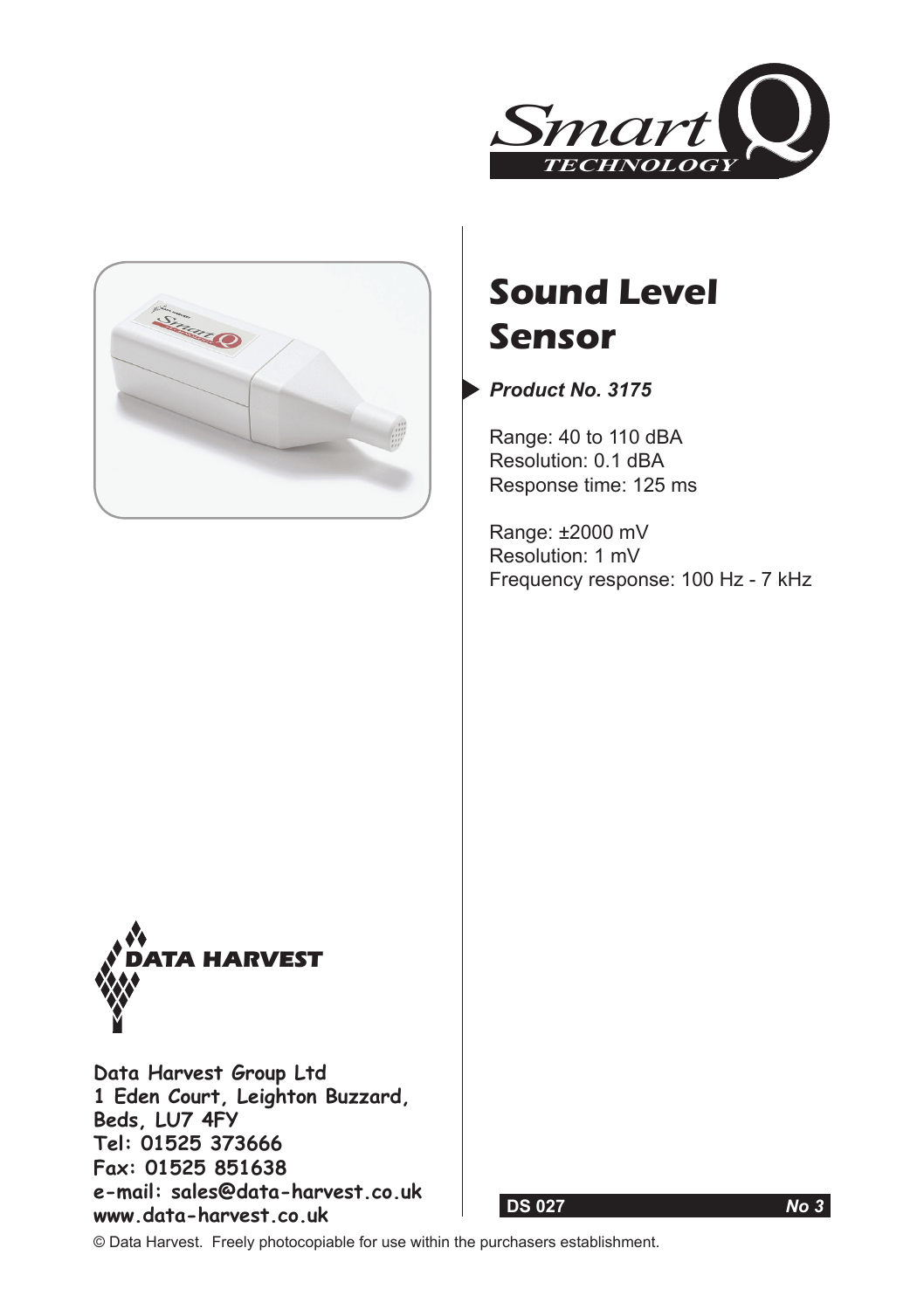

## **Contents**

## **Introduction**

The *Smart Q* Sound Sensor can be used with two ranges to measure either sound pressure level in decibels (dBA) or frequency content in millivolts (mV). The Sensor is supplied preset to the decibel (dBA) range.

The electret microphone used in this Sensor has a broad frequency response of 100 Hz to 7 kHz.

It has a sufficiently fast response to allow for the measurement of speed of sound and to capture waveforms. It is equally responsive to all sound frequencies within its range and can measure both transient and continuous noise.

## **Connecting**

- 1. Hold the sensor housing with the *Smart Q* label showing on the **top**.
- 2. Push one end of the sensor cable (supplied with the **EASY**SENSE unit) into the socket on the sensor housing with the locating arrow on the cable facing upwards.
- 3. Connect the other end of the cable to the input socket on the **EASY**SENSE unit (with the locating arrow facing upwards).
- 4. The **EASY**SENSE unit will detect that the Sound Sensor is connected and display values using the currently selected range i.e. dBA or mV. If the range is not suitable for your investigation, set to the correct range (see page 2).

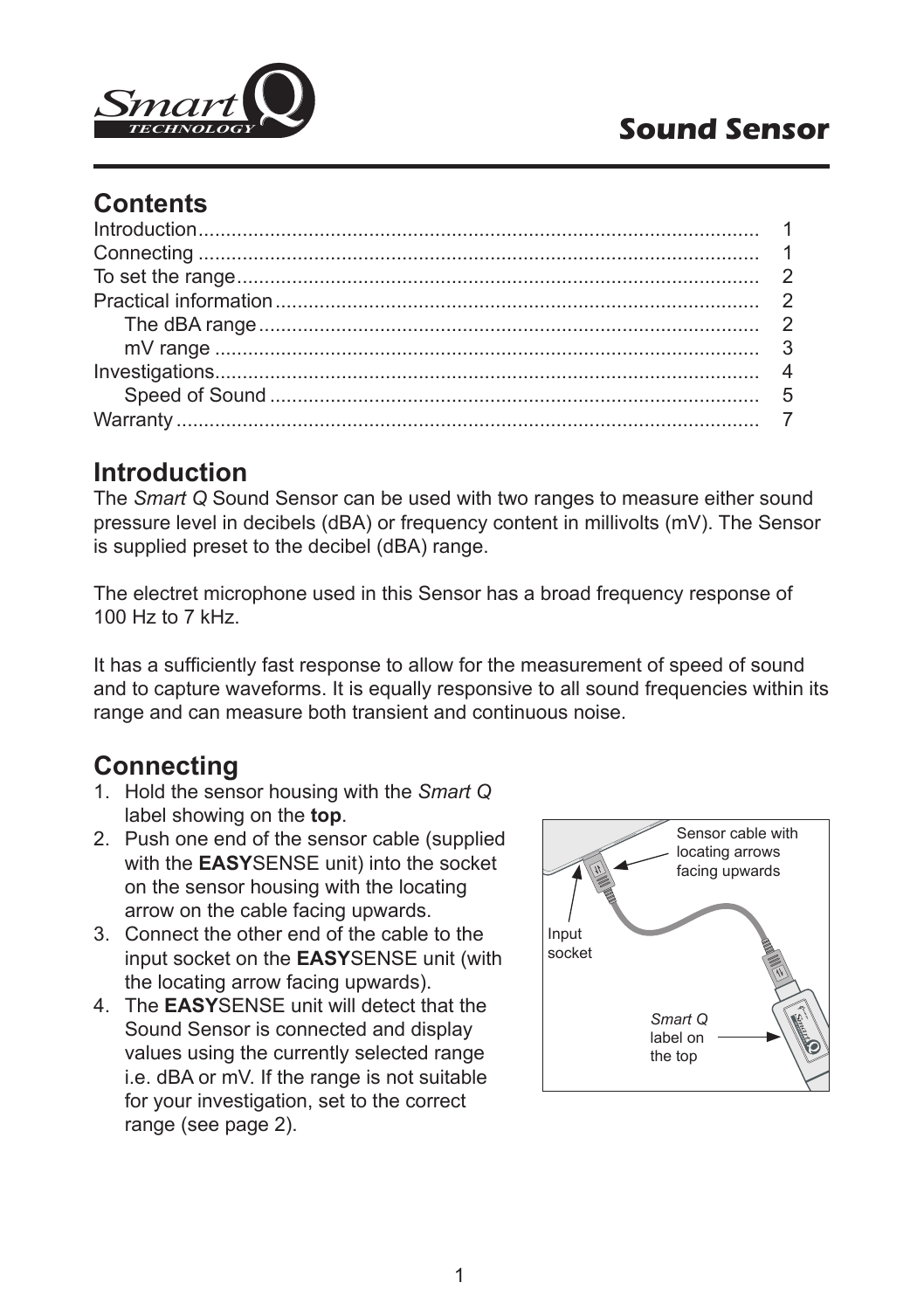

## **To set the range**

- Connect the Sound Sensor to the **EASY**SENSE unit.
- Start the **EASY**SENSE program and select one of the logging modes from the Home page e.g. EasyLog. Select **Sensor Config** from the **Settings** menu.
- Select the Sound Sensor from the list (it will be listed using its current range) and click on the **Change Range** button.
- The current range will be highlighted. Select the required range and click on OK.
- Close Sensor Config. Click on New  $\Box$  and then Finish for the change in range to be detected by the logging mode.

| <b>Set Sensor Range</b>   |
|---------------------------|
| Sensor 1                  |
| Select Range:             |
| Sound                     |
| Sound (dBA)<br>Sound [mV] |
|                           |
| OK                        |

The range setting will be retained until changed by the user. With some **EASY**SENSE units it is possible to change the range from the unit. Please refer to the **EASY**SENSE unit's user manual.

## **Practical information**

Ensure the level of the sound is within the Sound Sensors range. If the readings go off the scale, move the Sensor further away from the source, or turn down the volume of the sound.

The Sound Sensor is not waterproof. If it is to be used in an environment where it could get wet, precautions must be taken to ensure liquid cannot enter the Sensor. **Note:** *The microphone capsule is positioned in the end cap of the Sensor.*

Storage temperature: -10 to 60<sup>o</sup>C max.

#### **The dBA range**

The unit of sound intensity level or loudness is the decibel (dB). The dBA output indicates sound pressure level with 'A' weighting to give a response similar to the human ear, so that a noise which sounds louder will produce a larger dBA reading.

The loudness of a sound depends on the amplitude of the sound waves. Increasing the 'volume' of a radio increases the amplitudes of the sound waves produced by the radios speaker, so the sound from the radio is louder.

Changing the loudness does not alter the frequency of a sound.

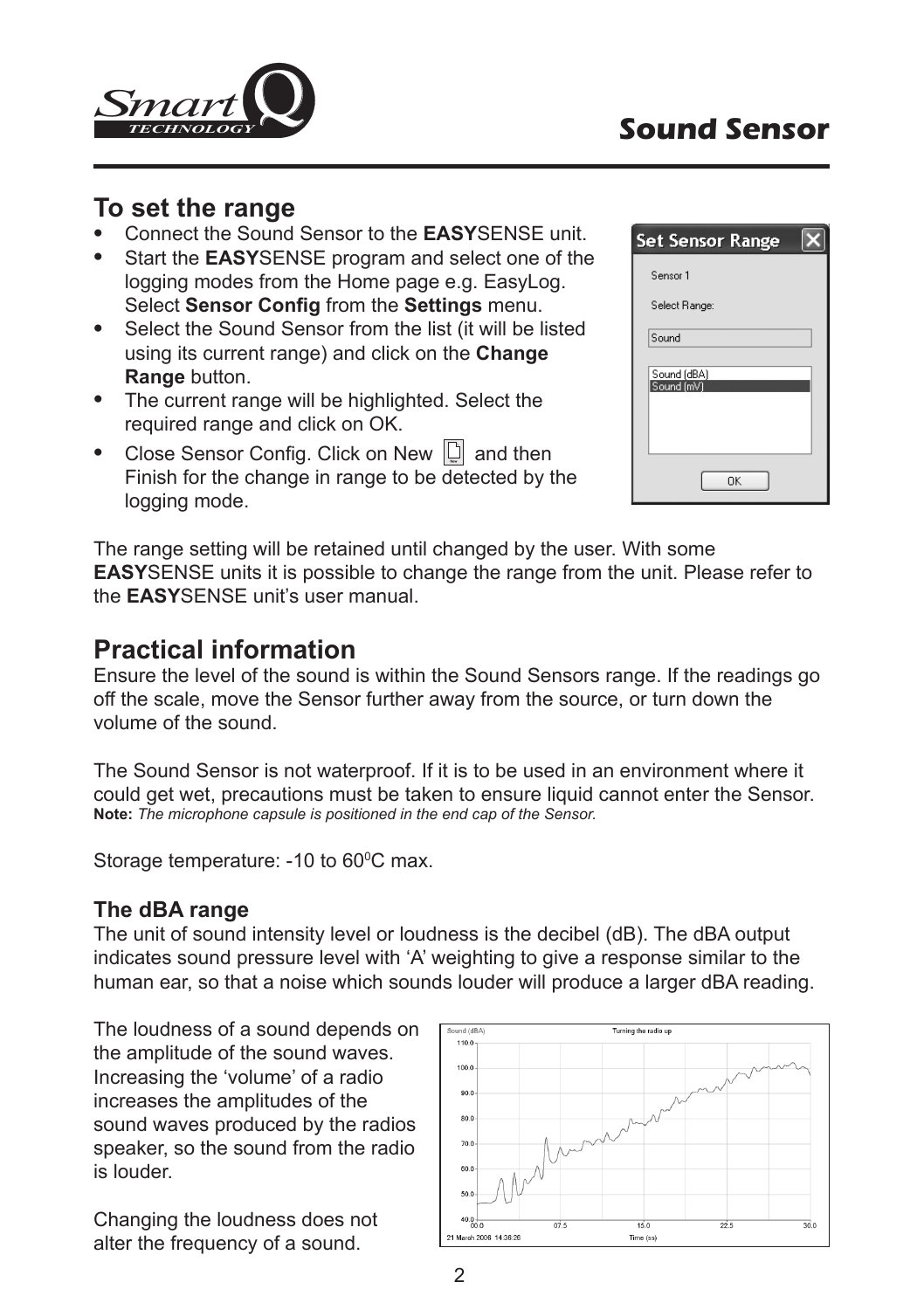

Comparing sound level with perceived loudness at a constant frequency of 1000 Hz:

| Sound Level (dB) | <b>Perceived Loudness</b> |
|------------------|---------------------------|
| 120              | Threshold of pain         |
| 90               | <b>Extremely loud</b>     |
| 80               | Very loud                 |
| 70               | Loud                      |
| 60               | Moderately loud           |
| 50               | Soft                      |
| 40               | Very soft                 |
| 30               | <b>Extremely soft</b>     |
| U                | Threshold of hearing      |

The efficiency of the human ear to different levels of loudness will vary with the frequency of the sound wave it is detecting. The ear is most sensitive and can detect the softest sounds at around 3,000 Hz; it cannot detect sounds over 18,000 Hz.

The ear has built in safety mechanisms to cut down the sensitivity of the ear as sound intensity increases. As airborne sound waves reach the eardrum, they are converted into mechanical vibrations that are then amplified via a lever system in the middle ear. The muscles in the middle ear modify the performance of this lever system and act as a safety device to protect the ear against excessively large vibrations from very loud sounds. One of these small bones passes the vibrations to a membrane covering the opening in the cochlea and they are transformed into hydraulic pressure. The cochlea to brain transmission system contains thousands of nerve fibres that are grouped by the frequency of the sound signal they carry; the number of fibres a sound requires gives the brain a gauge of intensity.

#### **mV range**

The mV signal has a frequency response of 100 Hz to 7 kHz and can be used for examining the frequency content of sound.

Sound waves are longitudinal. Particles oscillate about fixed points from left to right and the energy is also transferred from left to right. The amplitude of a wave is the maximum displacement of a particle from rest. The louder the sound, the larger the amplitude wave.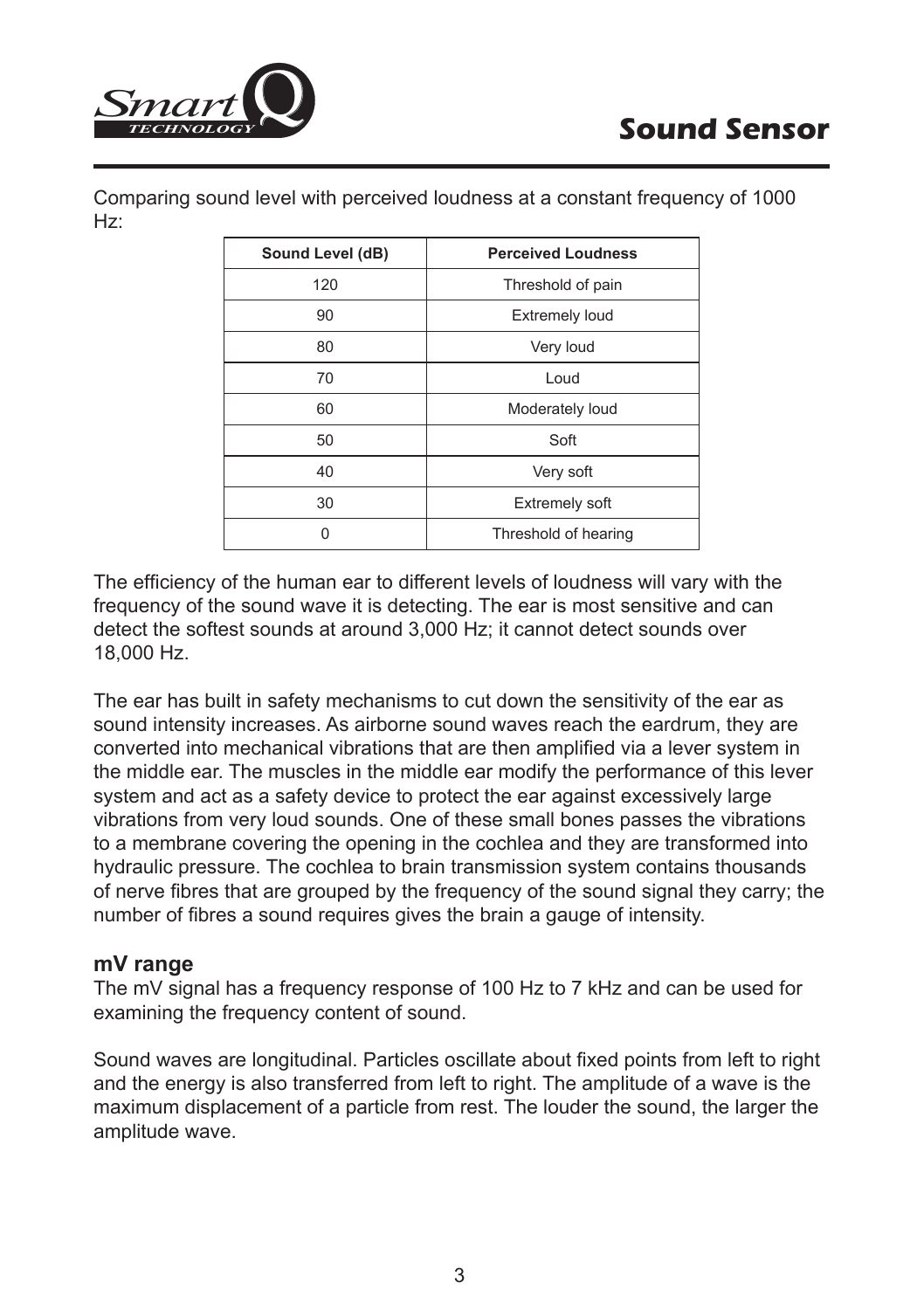

Wavelength is defined as the distance between two successive particles that are at exactly the same point in their paths and are moving in the same direction (same phase). It is given the symbol λ and is measured in metres.

The frequency of a wave is the number of complete cycles or oscillations of disturbance each second. The SI unit of frequency is Hertz (Hz).

Pitch depends on the frequency of the sound waves. Making the pitch higher increases the frequency.

Different musical instruments playing the same note can produce different waveforms. This graph is a recording of the wave pattern from a note on a 'B flat' Baritone instrument using an interval between samples of 25 μs (FAST). **Interval** is used to measure the period.

Frequency = 
$$
\frac{1}{\text{Period}}
$$

Period = 16.905 ms

Frequency =  $\frac{1}{16.9}$  x 1000 = 59 Hz

## **Investigations**

- *Animal Activity Studies.*
- *Field Studies.*
- *Road Safety.*
- *Ear Design.*
- *Noise Pollution.*
- *Sound Insulation.*
- *Sound Decay.*
- *Sound Frequency.*
- *Speed of Sound.*
- *Air Resonance.*
- *Sound Waves: monitoring the effect of altering frequency and amplitude, wave forms of musical instruments, beat patterns.*



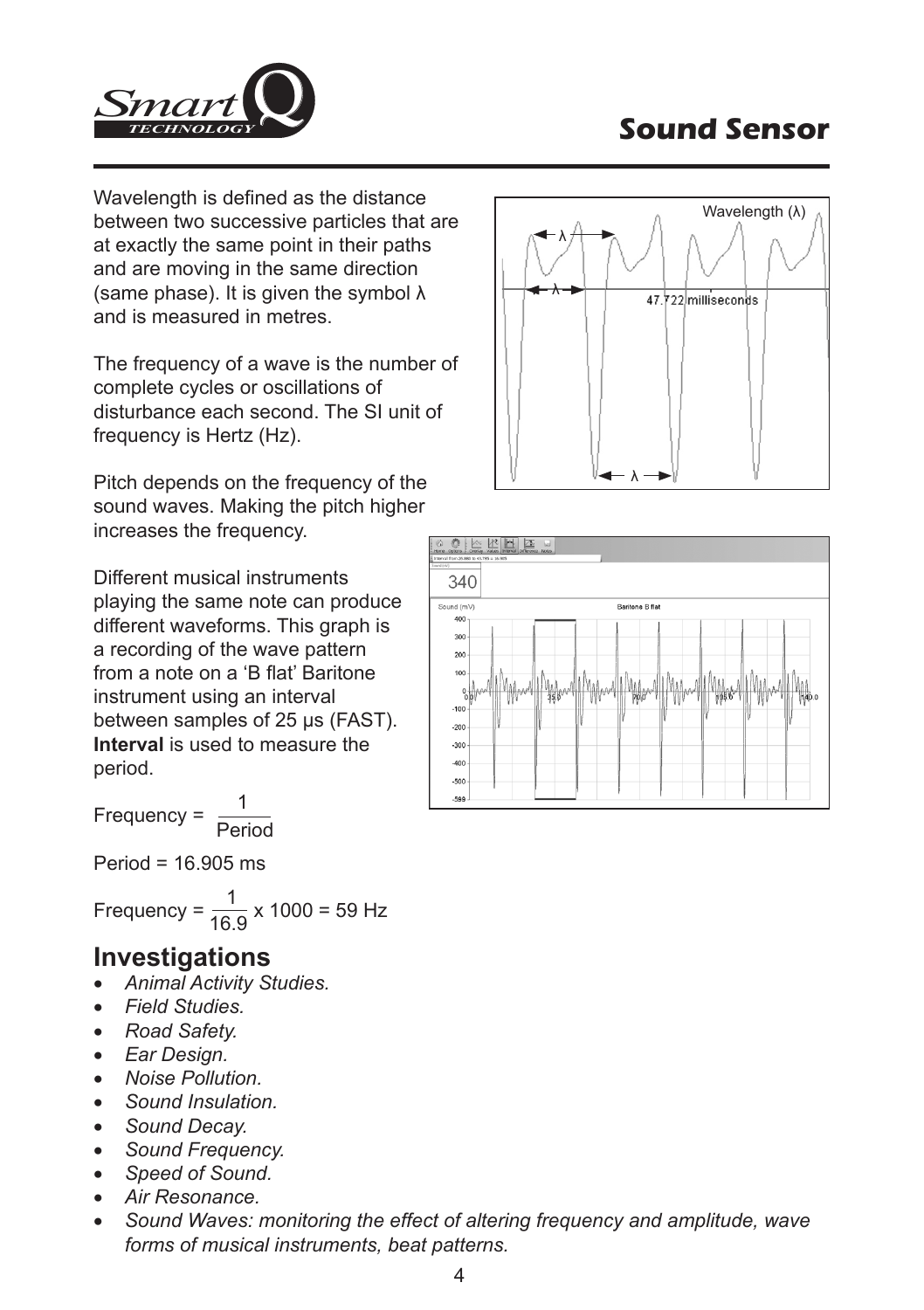

• *Voice recognition (Science at Work with EASYSENSE) – the sounding of a single letter using a logger capable of fast recording.*



#### **Speed of Sound**

**Note:** *This experiment requires very fast data capture and is therefore only suitable for* **EASY***SENSE units capable of fast logging.*

The speed that sound travels at will depend on:

• The material through which it is travelling. In solids and liquids there are more particles for the sound to travel through than in air, so it will travel faster.

| <b>Medium</b> | Velocity of sound (m/s) at 20°C |
|---------------|---------------------------------|
| Air           | 343                             |
| $H_2O^*$      | 1.480                           |
| Quartz*       | 5,486                           |
| Steel*        | 6,096                           |

**\* Note:** *These mediums are too fast for EASYSENSE to measure.*

• The temperature of the air - an increase in temperature will increase the velocity.

| Temperature in <sup>o</sup> C | Velocity of sound in air (m/s) |
|-------------------------------|--------------------------------|
|                               | 332.5                          |
| 20                            | 344.0                          |
| 21                            | 345.0                          |
| 100                           | 386.0                          |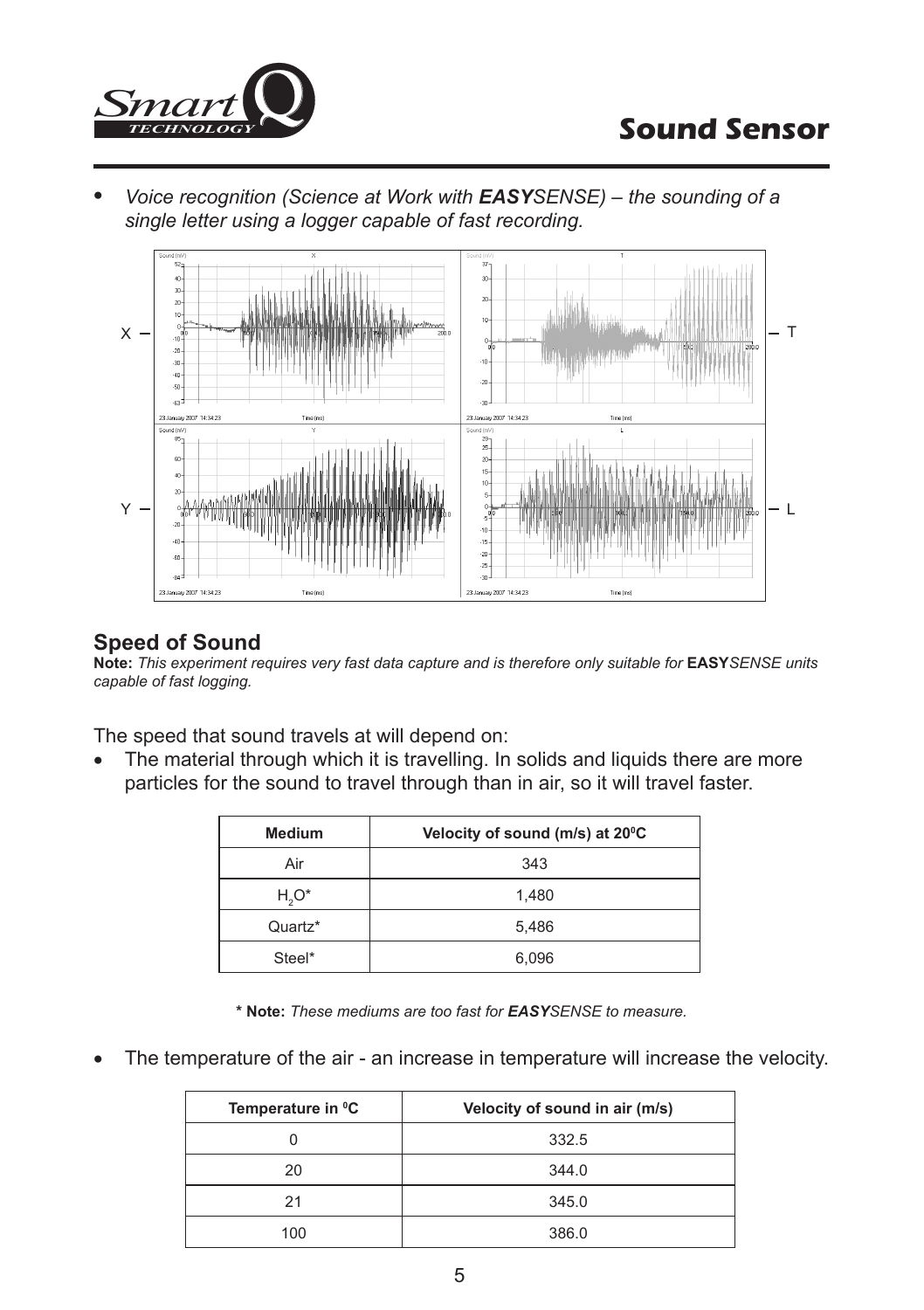

#### **Speed of Sound in air**

1. Connect the two Sound Sensors to the inputs on an **EASY**SENSE unit and place in a stand at least 2 metres apart. Align the Sensors so they are both facing in the direction of the sound source.



2. Data needs to be collected with a FAST recording time.

In the example shown, Graph was set to record with a recording time of 100 ms and an interval between samples of 100 μs. The trigger was set for Sound, rises above 70 dBA or 600 mV with a 25% pre-trigger.



- 3. Keep the background noise to a minimum. Click on the **Start** icon.
- 4. Make a sound. **Note:** *The best results are obtained when the sound is short, sharp and loud e.g. hit a freestanding metallic object with a hammer, or glass with a metal rod. Perform several attempts before deciding the best option.*
- 5. Use **Interval** to measure the time between the sound reaching the first microphone and the second microphone.

Calculate the speed of sound: 
$$
v = \frac{l}{t_2 - t_1}
$$

Where  $l$  = distance between the two sensors and  $t_{2}$  -  $t_{1}$  = the time interval between the two points.

E.g. Fig 1. = 
$$
\frac{2 \text{ m}}{5.80 \text{ ms}}
$$
 x 1000 = 344.8 m/s